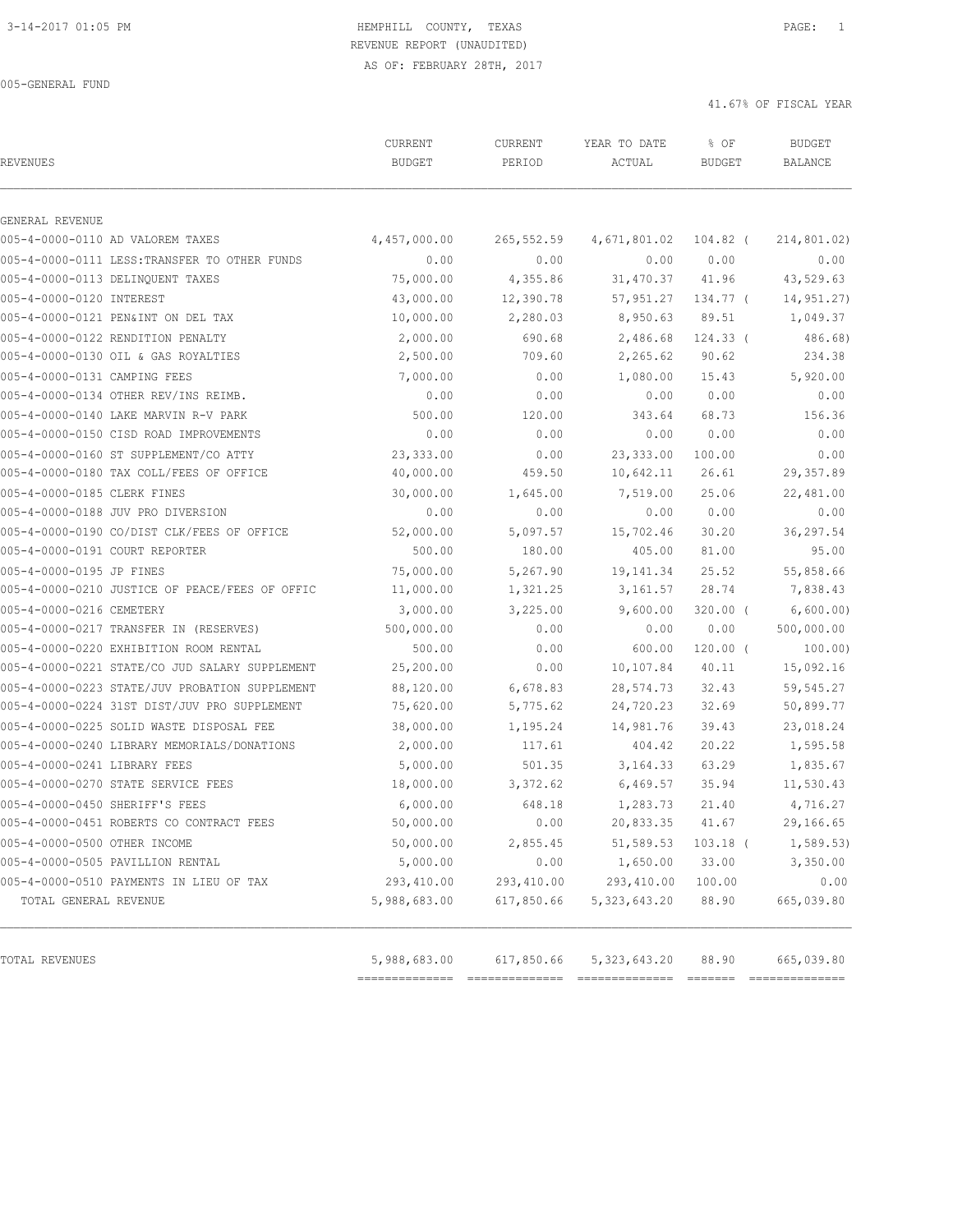008-LAW LIBRARY

| REVENUES                                   | <b>CURRENT</b><br><b>BUDGET</b> | CURRENT<br>PERIOD | YEAR TO DATE<br>ACTUAL | % OF<br><b>BUDGET</b> | BUDGET<br><b>BALANCE</b> |
|--------------------------------------------|---------------------------------|-------------------|------------------------|-----------------------|--------------------------|
|                                            |                                 |                   |                        |                       |                          |
| GENERAL REVENUE                            |                                 |                   |                        |                       |                          |
| 008-4-0000-0110 TRANSFER FROM FUND BALANCE | 0.00                            | 0.00              | 0.00                   | 0.00                  | 0.00                     |
| 008-4-0000-0550 COURT FEES-LAW/LIB         | 2,000.00                        | 455.00            | 1,015.00               | 50.75                 | 985.00                   |
| TOTAL GENERAL REVENUE                      | 2,000.00                        | 455.00            | 1,015.00               | 50.75                 | 985.00                   |
|                                            |                                 |                   |                        |                       |                          |
| TOTAL REVENUES                             | 2,000.00                        | 455.00            | 1,015.00               | 50.75                 | 985.00                   |
|                                            |                                 |                   |                        |                       |                          |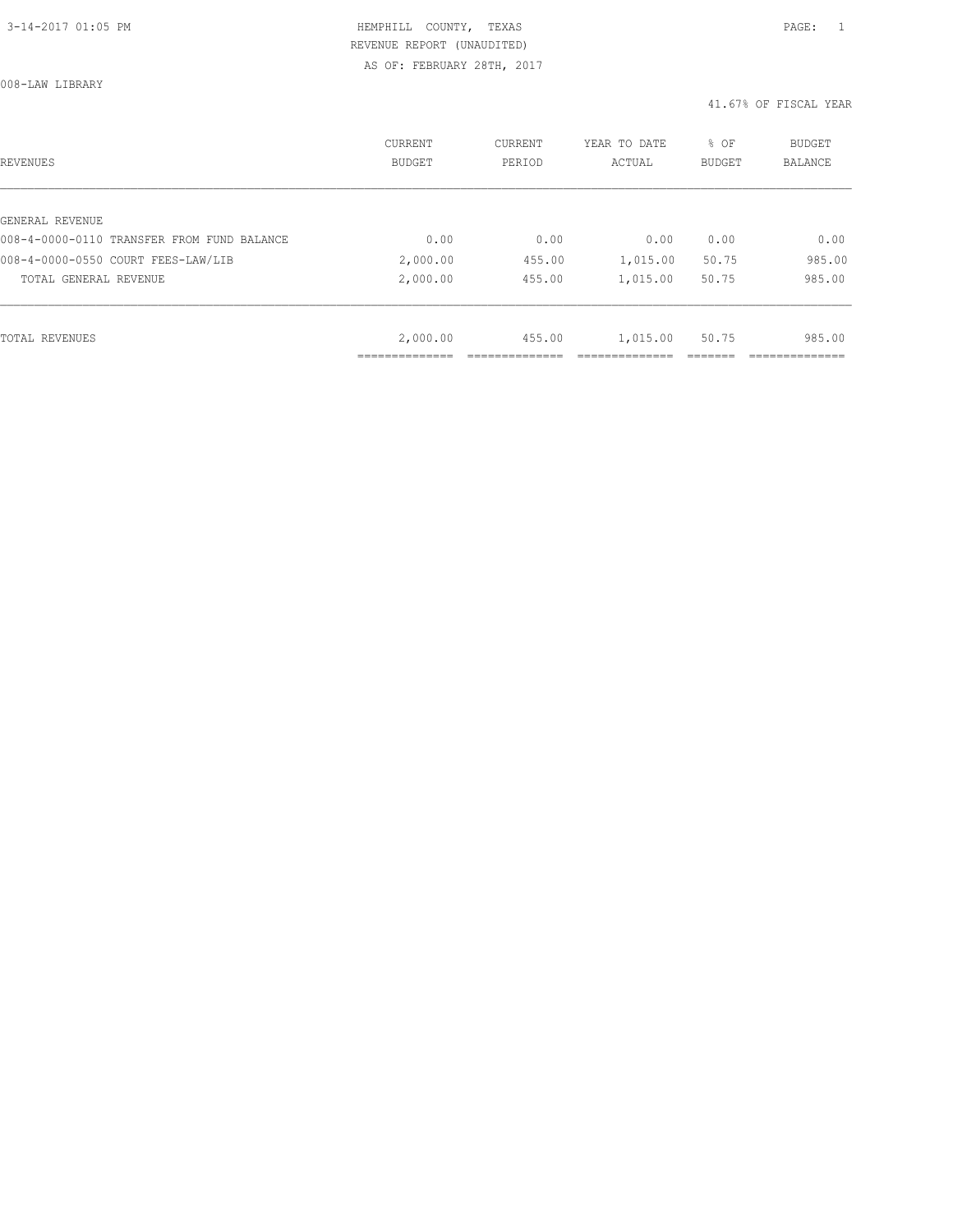009-SECURITY FEE

| REVENUES                                   | CURRENT<br><b>BUDGET</b> | CURRENT<br>PERIOD | YEAR TO DATE<br>ACTUAL | % OF<br>BUDGET | BUDGET<br><b>BALANCE</b> |
|--------------------------------------------|--------------------------|-------------------|------------------------|----------------|--------------------------|
|                                            |                          |                   |                        |                |                          |
| GENERAL REVENUE                            |                          |                   |                        |                |                          |
| 009-4-0000-0110 TRANSFER FROM FUND BALANCE | 50,000.00                | 0.00              | 0.00                   | 0.00           | 50,000.00                |
| 009-4-0000-0191 COURTHOUSE SECURITY FEE    | 4,000.00                 | 381.64            | 1,184.70               | 29.62          | 2,815.30                 |
| TOTAL GENERAL REVENUE                      | 54,000.00                | 381.64            | 1,184.70               | 2.19           | 52,815.30                |
|                                            |                          |                   |                        |                |                          |
| TOTAL REVENUES                             | 54,000.00                | 381.64            | 1,184.70               | 2.19           | 52,815.30                |
|                                            |                          |                   |                        |                |                          |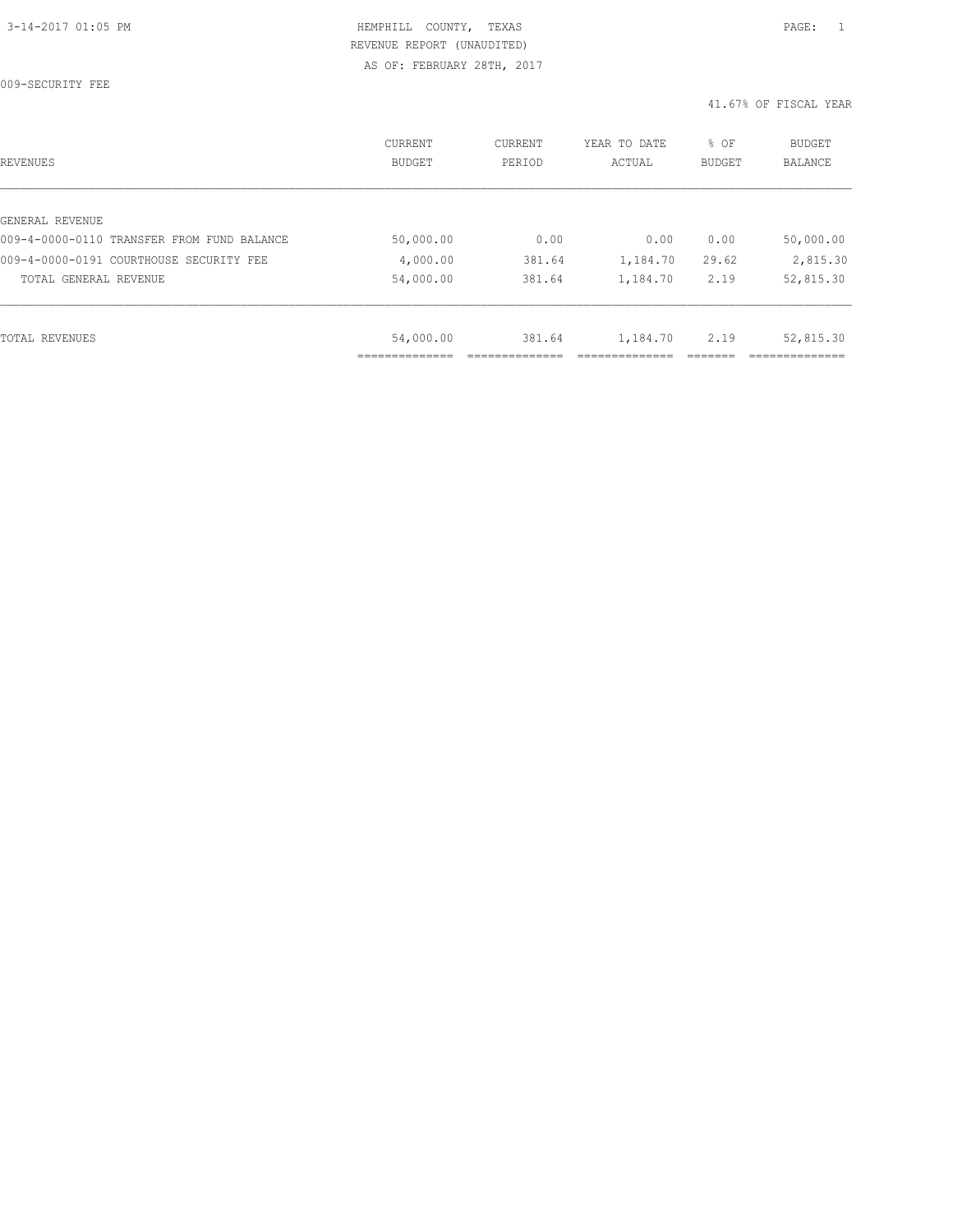010-AIRPORT

| REVENUES                                   | <b>CURRENT</b><br><b>BUDGET</b> | CURRENT<br>PERIOD | YEAR TO DATE<br>ACTUAL | % OF<br><b>BUDGET</b> | <b>BUDGET</b><br>BALANCE |
|--------------------------------------------|---------------------------------|-------------------|------------------------|-----------------------|--------------------------|
|                                            |                                 |                   |                        |                       |                          |
| GENERAL REVENUE                            |                                 |                   |                        |                       |                          |
| 010-4-0000-0110 AD VALOREM TAX TRANSFER    | 70,000.00                       | 70,000.00         | 70,000.00              | 100.00                | 0.00                     |
| 010-4-0000-0120 INTEREST-AIRPORT           | 200.00                          | 11.70             | 60.21                  | 30.11                 | 139.79                   |
| 010-4-0000-0320 CHAMBER OF COMMERCE        | 1,920.00                        | 0.00              | 0.00                   | 0.00                  | 1,920.00                 |
| 010-4-0000-0325 FUEL SALES                 | 110,000.00                      | 15,957.35         | 48,934.63              | 44.49                 | 61,065.37                |
| 010-4-0000-0326 RENT-HANGARS               | 4,000.00                        | 150.00            | 750.00                 | 18.75                 | 3,250.00                 |
| 010-4-0000-0500 OTHER RECEIPTS             | 0.00                            | 0.00              | 0.00                   | 0.00                  | 0.00                     |
| 010-4-0000-0510 REIMBURSEMENT FROM STATE   | 2,000.00                        | 0.00              | 0.00                   | 0.00                  | 2,000.00                 |
| 010-4-0000-0600 TRANSFER FROM FUND BALANCE | 0.00                            | 0.00              | 0.00                   | 0.00                  | 0.00                     |
| TOTAL GENERAL REVENUE                      | 188,120.00                      | 86,119.05         | 119,744.84             | 63.65                 | 68,375.16                |
| TOTAL REVENUES                             | 188,120.00                      | 86,119.05         | 119,744.84             | 63.65                 | 68,375.16                |
|                                            | ==============                  |                   |                        |                       |                          |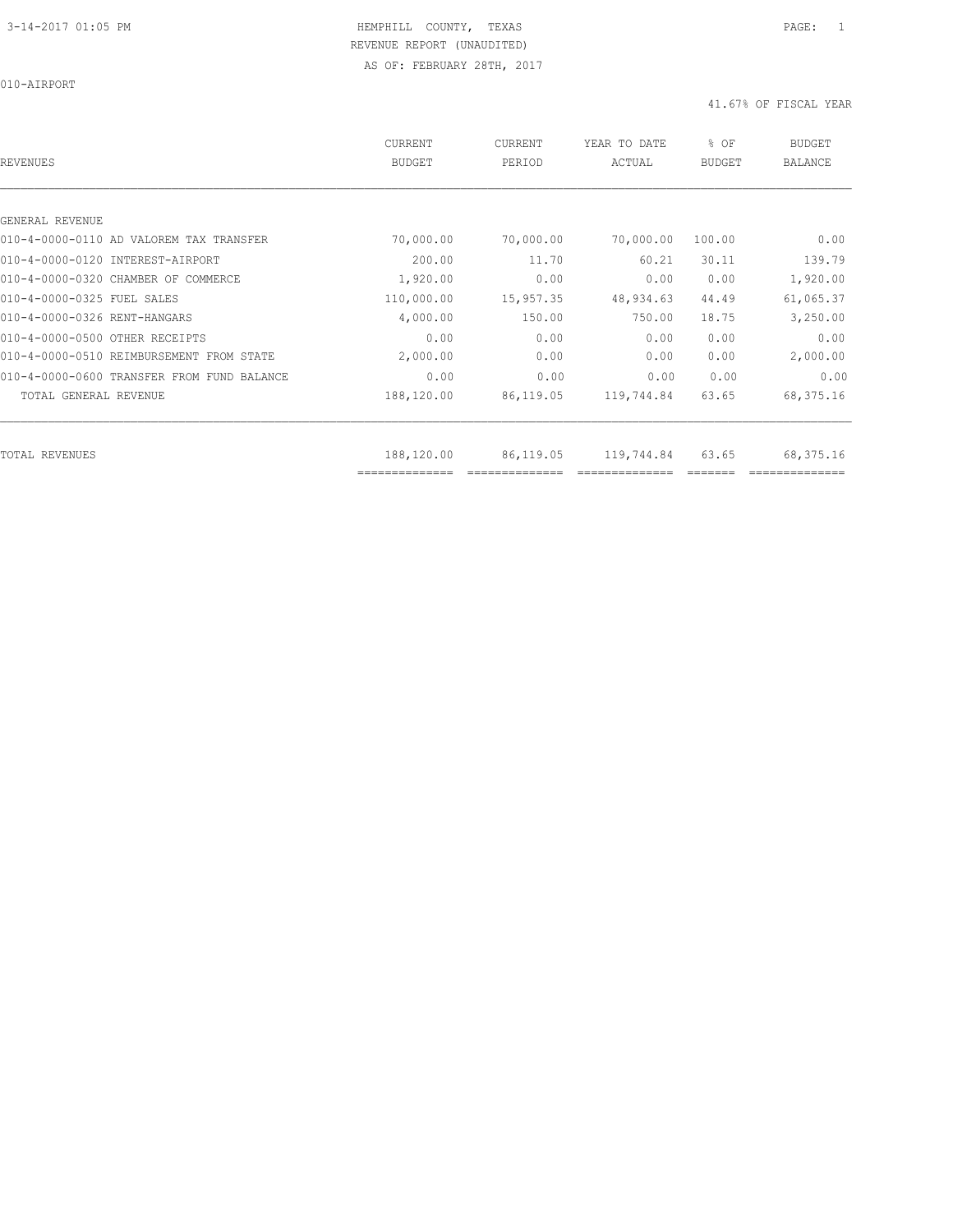011-ROAD & BRIDGE PCT 1

| REVENUES                                       | CURRENT<br><b>BUDGET</b>     | CURRENT<br>PERIOD | YEAR TO DATE<br>ACTUAL | % OF<br><b>BUDGET</b> | <b>BUDGET</b><br><b>BALANCE</b> |
|------------------------------------------------|------------------------------|-------------------|------------------------|-----------------------|---------------------------------|
|                                                |                              |                   |                        |                       |                                 |
| GENERAL REVENUE                                |                              |                   |                        |                       |                                 |
| 011-4-0000-0110 TRANSFER FROM FUND BALANCE     | 88,055.00                    | 0.00              | 0.00                   | 0.00                  | 88,055.00                       |
| 011-4-0000-0120 INTEREST                       | 300.00                       | 0.00              | 0.00                   | 0.00                  | 300.00                          |
| 011-4-0000-0121 PEN&INT ON DEL TAX             | 800.00                       | 129.60            | 492.57                 | 61.57                 | 307.43                          |
| 011-4-0000-0122 RENDITION PENALTY              | 50.00                        | 38.44             | 147.06                 | $294.12$ (            | 97.06)                          |
| 011-4-0000-0280 FARM TO MARKET TAXES           | 247,000.00                   | 14,817.12         | 270,096.90             | $109.35$ (            | 23,096.90)                      |
| 011-4-0000-0281 DELINQUENT TAXES               | 2,000.00                     | 249.59            | 1,736.75               | 86.84                 | 263.25                          |
| 011-4-0000-0290 LATERAL ROAD                   | 2,100.00                     | 0.00              | 2,088.33               | 99.44                 | 11.67                           |
| 011-4-0000-0295 BANKHEAD-JONES FARM TENANT ACT | 2,500.00                     | 0.00              | 0.00                   | 0.00                  | 2,500.00                        |
| 011-4-0000-0300 AUTO REGISTRATION              | 40,000.00                    | 3,659.48          | 13, 324.42             | 33.31                 | 26,675.58                       |
| 011-4-0000-0500 OTHER RECEIPTS                 | 3,000.00                     | 0.00              | 2,689.87               | 89.66                 | 310.13                          |
| 011-4-0000-0510 GRANT FUNDS                    | 0.00                         | 0.00              | 0.00                   | 0.00                  | 0.00                            |
| TOTAL GENERAL REVENUE                          | 385,805.00                   | 18,894.23         | 290,575.90             | 75.32                 | 95,229.10                       |
|                                                |                              |                   |                        |                       |                                 |
| TOTAL REVENUES                                 | 385,805.00<br>============== | 18,894.23         | 290,575.90             | 75.32                 | 95,229.10                       |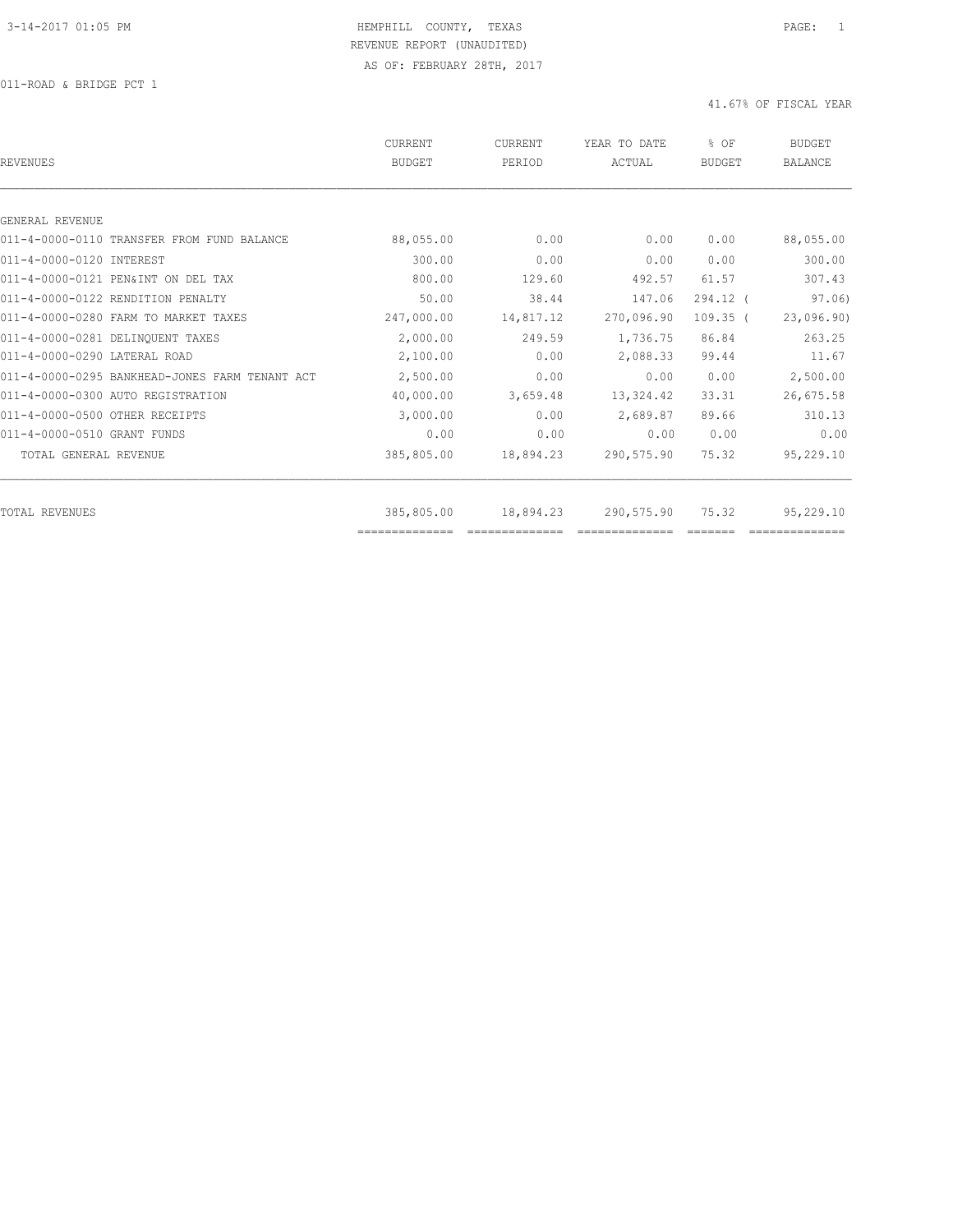| <b>REVENUES</b>                                | CURRENT<br><b>BUDGET</b> | CURRENT<br>PERIOD | YEAR TO DATE<br>ACTUAL | % OF<br><b>BUDGET</b> | <b>BUDGET</b><br><b>BALANCE</b> |
|------------------------------------------------|--------------------------|-------------------|------------------------|-----------------------|---------------------------------|
|                                                |                          |                   |                        |                       |                                 |
| GENERAL REVENUE                                |                          |                   |                        |                       |                                 |
| 012-4-0000-0110 TRANSFER FROM FUND BALANCE     | 50,000.00                | 0.00              | 0.00                   | 0.00                  | 50,000.00                       |
| 012-4-0000-0120 INTEREST                       | 300.00                   | 0.00              | 0.00                   | 0.00                  | 300.00                          |
| 012-4-0000-0121 PEN&INT ON DEL TAX             | 1,000.00                 | 137.44            | 522.42                 | 52.24                 | 477.58                          |
| 012-4-0000-0122 RENDITION PENALTY              | 50.00                    | 40.75             | 155.95                 | $311.90$ (            | 105.95)                         |
| 012-4-0000-0280 FARM TO MARKET TAXES           | 262,000.00               | 15,715.11         | 286,466.38             | $109.34$ (            | 24,466.38)                      |
| 012-4-0000-0281 DELINOUENT TAXES               | 4,000.00                 | 264.72            | 1,842.05               | 46.05                 | 2,157.95                        |
| 012-4-0000-0290 LATERAL ROAD                   | 2,500.00                 | 0.00              | 2,214.89               | 88.60                 | 285.11                          |
| 012-4-0000-0295 BANKHEAD-JONES FARM TENANT ACT | 3,000.00                 | 0.00              | 0.00                   | 0.00                  | 3,000.00                        |
| 012-4-0000-0300 AUTO REGISTRATION              | 42,000.00                | 3,881.26          | 14, 131.96             | 33.65                 | 27,868.04                       |
| 012-4-0000-0350 ROAD CROSSING PERMITS          | 500.00                   | 0.00              | 0.00                   | 0.00                  | 500.00                          |
| 012-4-0000-0500 OTHER RECEIPTS                 | 1,000.00                 | 0.00              | 2,455.17               | $245.52$ (            | 1,455.17                        |
| 012-4-0000-0510 GUARANTEED BUYBACK             | 0.00                     | 0.00              | 0.00                   | 0.00                  | 0.00                            |
| 012-4-0000-0700 EXPENDABLE FUND BALANCE@10/01/ | 0.00                     | 0.00              | 0.00                   | 0.00                  | 0.00                            |
| TOTAL GENERAL REVENUE                          | 366,350.00               | 20,039.28         | 307,788.82             | 84.01                 | 58,561.18                       |
| <b>TOTAL REVENUES</b>                          | 366,350.00               | 20,039.28         | 307,788.82             | 84.01                 | 58,561.18                       |
|                                                |                          |                   |                        |                       |                                 |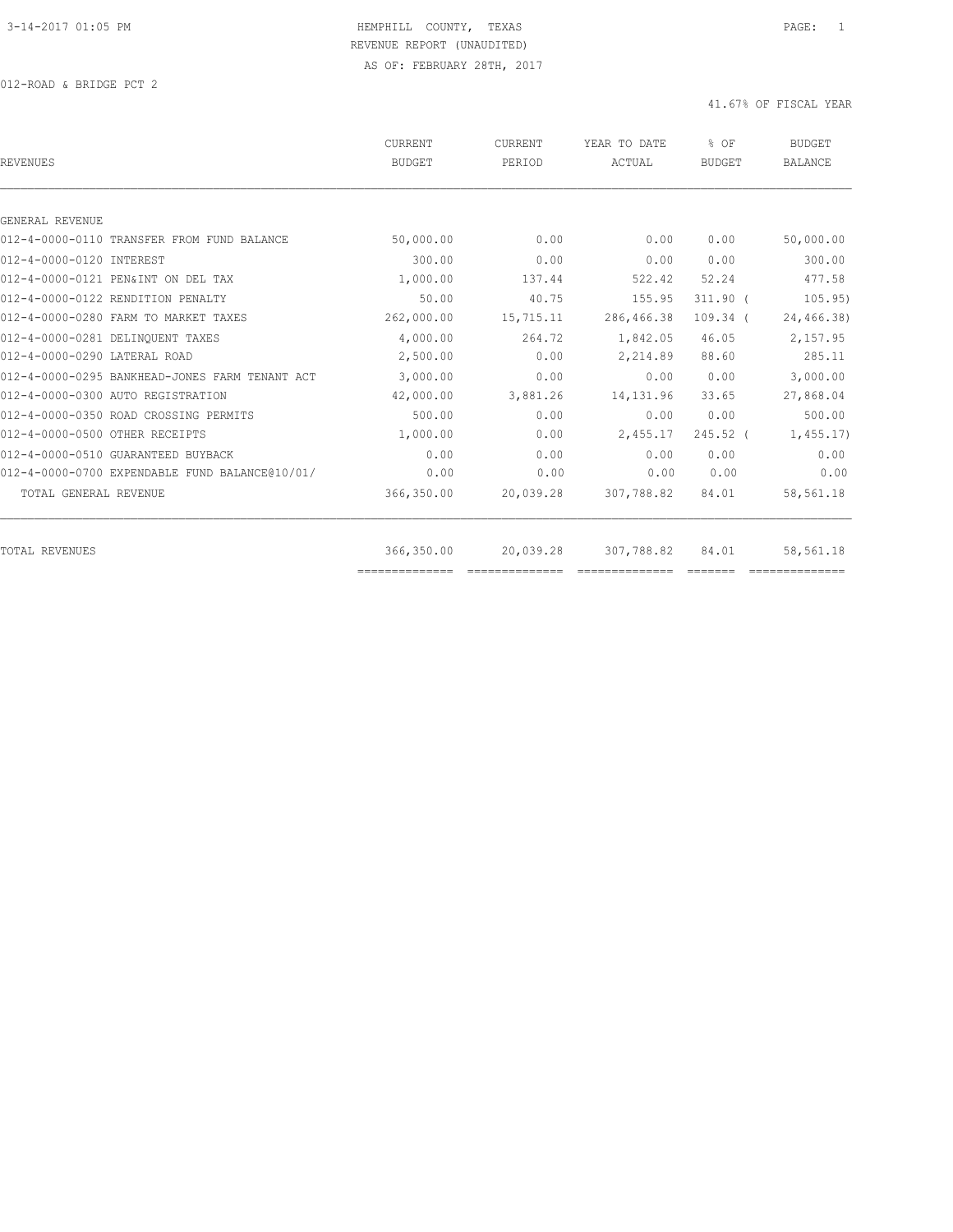| <b>REVENUES</b>                                | CURRENT<br><b>BUDGET</b>     | <b>CURRENT</b><br>PERIOD | YEAR TO DATE<br>ACTUAL | % OF<br><b>BUDGET</b> | <b>BUDGET</b><br><b>BALANCE</b> |
|------------------------------------------------|------------------------------|--------------------------|------------------------|-----------------------|---------------------------------|
|                                                |                              |                          |                        |                       |                                 |
| GENERAL REVENUE                                |                              |                          |                        |                       |                                 |
| 013-4-0000-0110 TRANSFER FROM FUND BALANCE     | 50,000.00                    | 0.00                     | 0.00                   | 0.00                  | 50,000.00                       |
| 013-4-0000-0120 INTEREST                       | 500.00                       | 0.00                     | 0.00                   | 0.00                  | 500.00                          |
| 013-4-0000-0121 PEN&INT ON DEL TAX             | 1,500.00                     | 274.88                   | 1,044.84               | 69.66                 | 455.16                          |
| 013-4-0000-0122 RENDITION PENALTY              | 100.00                       | 81.51                    | 311.88                 | $311.88$ (            | 211.88)                         |
| 013-4-0000-0280 FARM TO MARKET TAXES           | 524,000.00                   | 31,430.23                | 572,932.79             | $109.34$ (            | 48,932.79)                      |
| 013-4-0000-0281 DELINOUENT TAXES               | 3,000.00                     | 529.45                   | 3,684.10               | $122.80$ (            | 684.10)                         |
| 013-4-0000-0290 LATERAL ROAD                   | 4,000.00                     | 0.00                     | 4,429.79               | $110.74$ (            | 429.79)                         |
| 013-4-0000-0295 BANKHEAD-JONES FARM TENANT ACT | 5,000.00                     | 0.00                     | 0.00                   | 0.00                  | 5,000.00                        |
| 013-4-0000-0300 AUTO REGISTRATION              | 85,000.00                    | 7,762.54                 | 28, 263.92             | 33.25                 | 56,736.08                       |
| 013-4-0000-0350 ROAD CROSSING PERMITS          | 500.00                       | 0.00                     | 0.00                   | 0.00                  | 500.00                          |
| 013-4-0000-0500 OTHER RECEIPTS                 | 1,000.00                     | 0.00                     | 4,910.33               | 491.03 (              | 3, 910.33)                      |
| 013-4-0000-0510 GRANT FUNDS                    | 0.00                         | 0.00                     | 0.00                   | 0.00                  | 0.00                            |
| TOTAL GENERAL REVENUE                          | 674,600.00                   | 40,078.61                | 615,577.65             | 91.25                 | 59,022.35                       |
|                                                |                              |                          |                        |                       |                                 |
| TOTAL REVENUES                                 | 674,600.00<br>============== | 40,078.61                | 615,577.65             | 91.25                 | 59,022.35                       |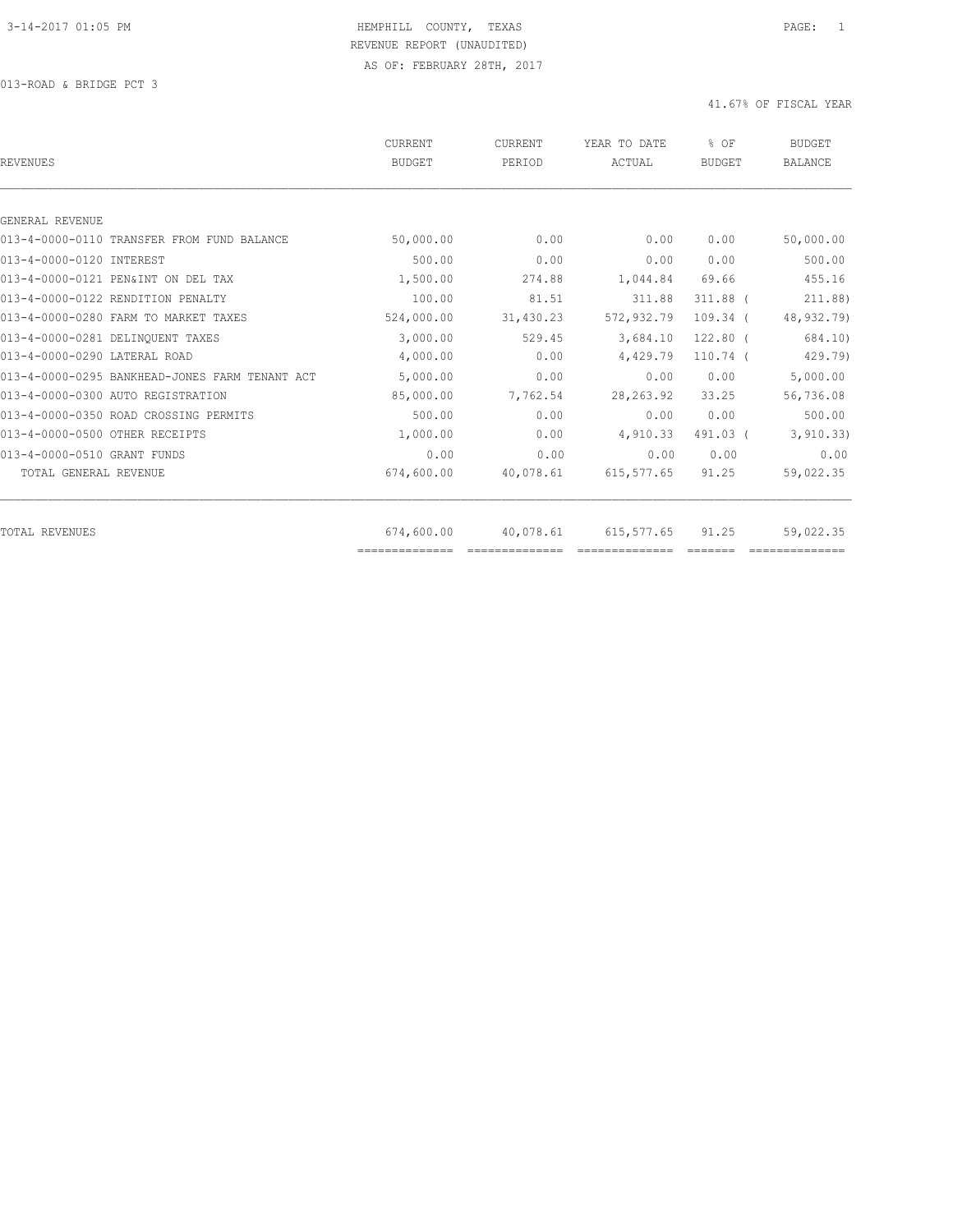| <b>REVENUES</b>                                               | CURRENT<br><b>BUDGET</b> | <b>CURRENT</b><br>PERIOD | YEAR TO DATE<br>ACTUAL | % OF<br><b>BUDGET</b> | <b>BUDGET</b><br><b>BALANCE</b> |
|---------------------------------------------------------------|--------------------------|--------------------------|------------------------|-----------------------|---------------------------------|
|                                                               |                          |                          |                        |                       |                                 |
| GENERAL REVENUE<br>014-4-0000-0110 TRANSFER FROM FUND BALANCE | 50,000.00                | 0.00                     | 0.00                   | 0.00                  | 50,000.00                       |
| 014-4-0000-0120 INTEREST                                      | 500.00                   | 0.00                     | 0.00                   | 0.00                  | 500.00                          |
|                                                               |                          |                          |                        |                       |                                 |
| 014-4-0000-0121 PEN&INT ON DEL TAX                            | 1,500.00                 | 243.46                   | 925.47                 | 61.70                 | 574.53                          |
| 014-4-0000-0122 RENDITION PENALTY                             | 100.00                   | 72.20                    | 276.22                 | $276.22$ (            | 176.22                          |
| 014-4-0000-0280 FARM TO MARKET TAXES                          | 464,000.00               | 27,838.19                | 507,454.72             | $109.37$ (            | 43, 454.72)                     |
| 014-4-0000-0281 DELINOUENT TAXES                              | 3,000.00                 | 468.94                   | 3,263.06               | $108.77-1$            | 263.06                          |
| 014-4-0000-0290 LATERAL ROAD                                  | 5,000.00                 | 0.00                     | 3,923.52               | 78.47                 | 1,076.48                        |
| 014-4-0000-0295 BANKHEAD-JONES FARM TENANT ACT                | 4,000.00                 | 0.00                     | 0.00                   | 0.00                  | 4,000.00                        |
| 014-4-0000-0300 AUTO REGISTRATION                             | 75,000.00                | 6,875.39                 | 25,033.76              | 33.38                 | 49,966.24                       |
| 014-4-0000-0350 ROAD CROSSING PERMITS                         | 0.00                     | 0.00                     | 0.00                   | 0.00                  | 0.00                            |
| 014-4-0000-0500 OTHER RECEIPTS                                | 2,000.00                 | 0.00                     | 4,349.15               | $217.46$ (            | 2,349.15                        |
| 014-4-0000-0510 GRANT FUNDS                                   | 0.00                     | 0.00                     | 11,711.78              | $0.00$ (              | 11,711.78)                      |
| 014-4-0000-0700 EXPENDABLE FUND BALANCE@10/01/                | 0.00                     | 0.00                     | 0.00                   | 0.00                  | 0.00                            |
| TOTAL GENERAL REVENUE                                         | 605,100.00               | 35,498.18                | 556,937.68             | 92.04                 | 48,162.32                       |
|                                                               |                          |                          |                        |                       |                                 |
| <b>TOTAL REVENUES</b>                                         | 605,100.00               | 35,498.18                | 556,937.68             | 92.04                 | 48, 162. 32                     |
|                                                               | ---------------          |                          |                        |                       |                                 |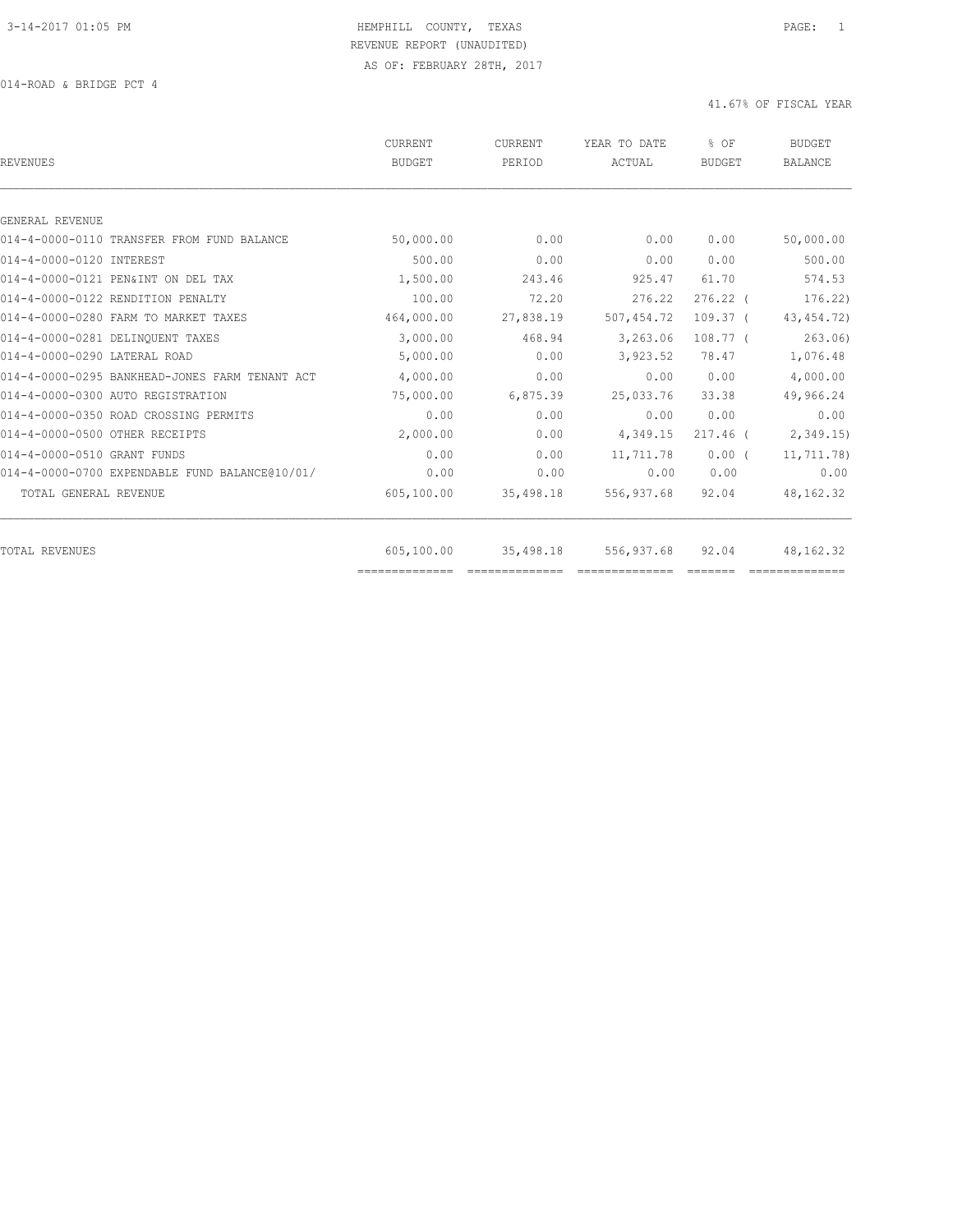| REVENUES                                       | CURRENT<br><b>BUDGET</b> | CURRENT<br>PERIOD | YEAR TO DATE<br>ACTUAL | % OF<br>BUDGET | <b>BUDGET</b><br><b>BALANCE</b> |
|------------------------------------------------|--------------------------|-------------------|------------------------|----------------|---------------------------------|
|                                                |                          |                   |                        |                |                                 |
| GENERAL REVENUE                                |                          |                   |                        |                |                                 |
| 022-4-0000-0110 TRANSFER FROM FUND BALANCE     | 80,000.00                | 0.00              | 0.00                   | 0.00           | 80,000.00                       |
| 022-4-0000-0191 COUNTY RECORDS PRESERVATION FE | 10,000.00                | 550.96            | 2,249.43               | 22.49          | 7,750.57                        |
| TOTAL GENERAL REVENUE                          | 90,000.00                | 550.96            | 2,249.43               | 2.50           | 87,750.57                       |
|                                                |                          |                   |                        |                |                                 |
|                                                |                          |                   |                        |                |                                 |
| TOTAL REVENUES                                 | 90,000.00                | 550.96            | 2,249.43               | 2.50           | 87,750.57                       |
|                                                |                          |                   |                        |                |                                 |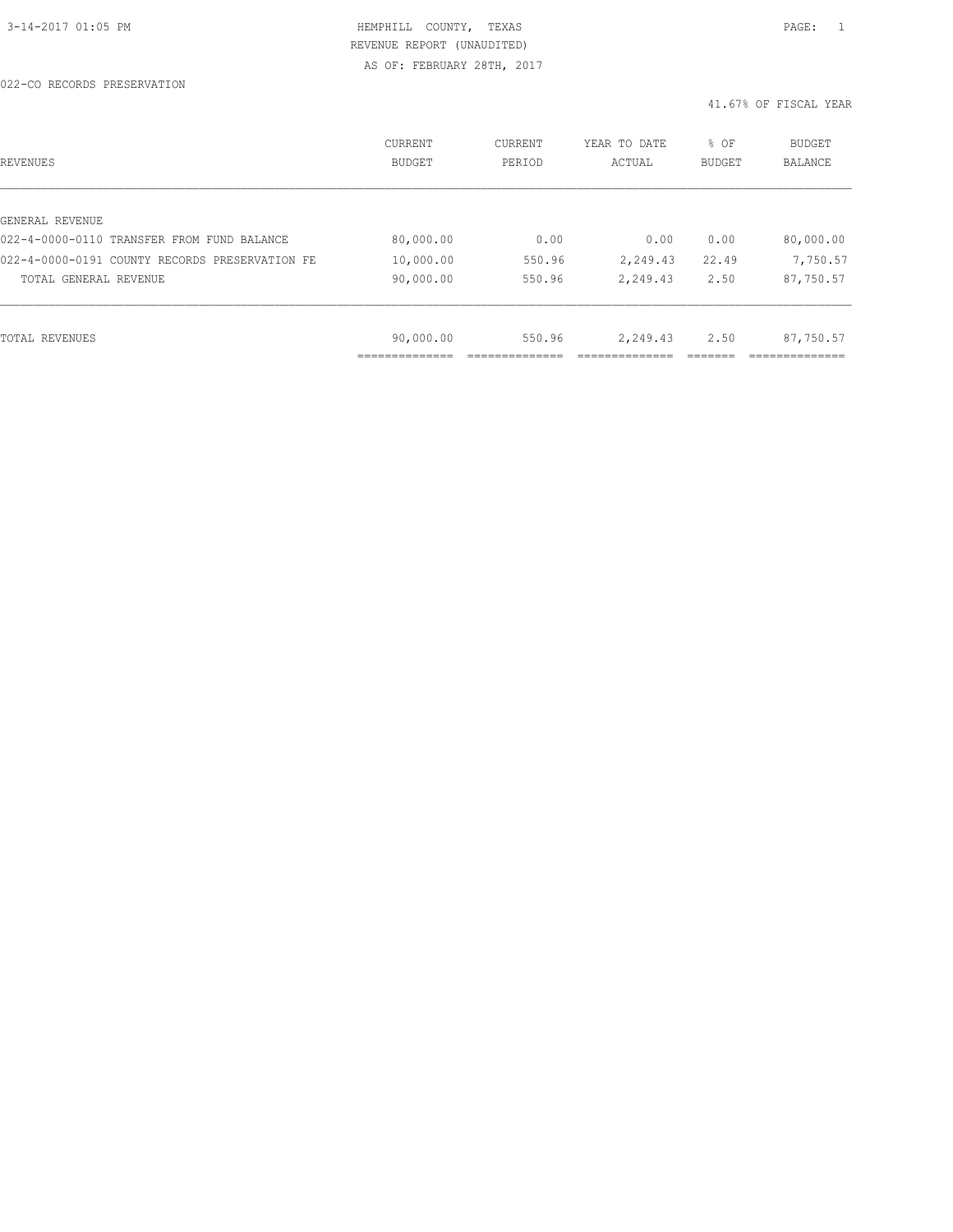| REVENUES                                      | CURRENT<br><b>BUDGET</b>     | CURRENT<br>PERIOD | YEAR TO DATE<br>ACTUAL | % OF<br>BUDGET | BUDGET<br>BALANCE |
|-----------------------------------------------|------------------------------|-------------------|------------------------|----------------|-------------------|
|                                               |                              |                   |                        |                |                   |
| GENERAL REVENUE                               |                              |                   |                        |                |                   |
| 023-4-0000-0110 TRANSFER FROM FUND BALANCE    | 0.00                         | 0.00              | 0.00                   | 0.00           | 0.00              |
| 023-4-0000-0191 REV-CLK'S RECORD PRESERVATION | 800.00                       | 151.64            | 399.46                 | 49.93          | 400.54            |
| TOTAL GENERAL REVENUE                         | 800.00                       | 151.64            | 399.46                 | 49.93          | 400.54            |
|                                               |                              |                   |                        |                |                   |
| TOTAL REVENUES                                | 800.00                       | 151.64            | 399.46                 | 49.93          | 400.54            |
|                                               | ------------<br>------------ |                   |                        |                | ___________       |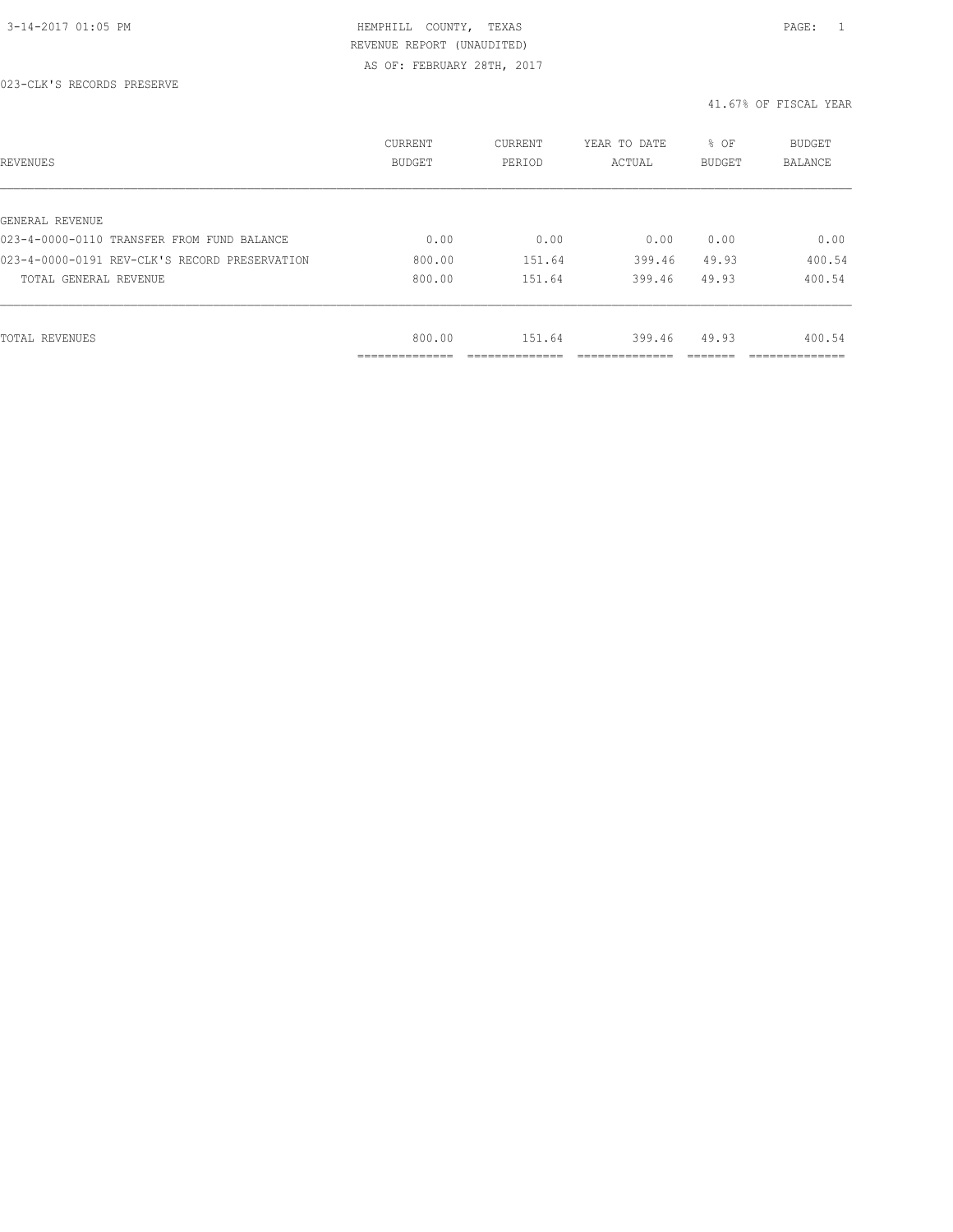| REVENUES                                   | CURRENT<br><b>BUDGET</b> | CURRENT<br>PERIOD | YEAR TO DATE<br>ACTUAL | % OF<br><b>BUDGET</b> | <b>BUDGET</b><br>BALANCE |
|--------------------------------------------|--------------------------|-------------------|------------------------|-----------------------|--------------------------|
|                                            |                          |                   |                        |                       |                          |
| GENERAL REVENUE                            |                          |                   |                        |                       |                          |
| 024-4-0000-0110 TRANSFER FROM FUND BALANCE | 8,000.00                 | 0.00              | 0.00                   | 0.00                  | 8,000.00                 |
| 024-4-0000-0191 TECH FEES/EXP              | 2,500.00                 | 214.32            | 646.75                 | 25.87                 | 1,853.25                 |
| TOTAL GENERAL REVENUE                      | 10,500.00                | 214.32            | 646.75                 | 6.16                  | 9,853.25                 |
|                                            |                          |                   |                        |                       |                          |
| TOTAL REVENUES                             | 10,500.00                | 214.32            | 646.75                 | 6.16                  | 9,853.25                 |
|                                            | -----------              |                   |                        |                       |                          |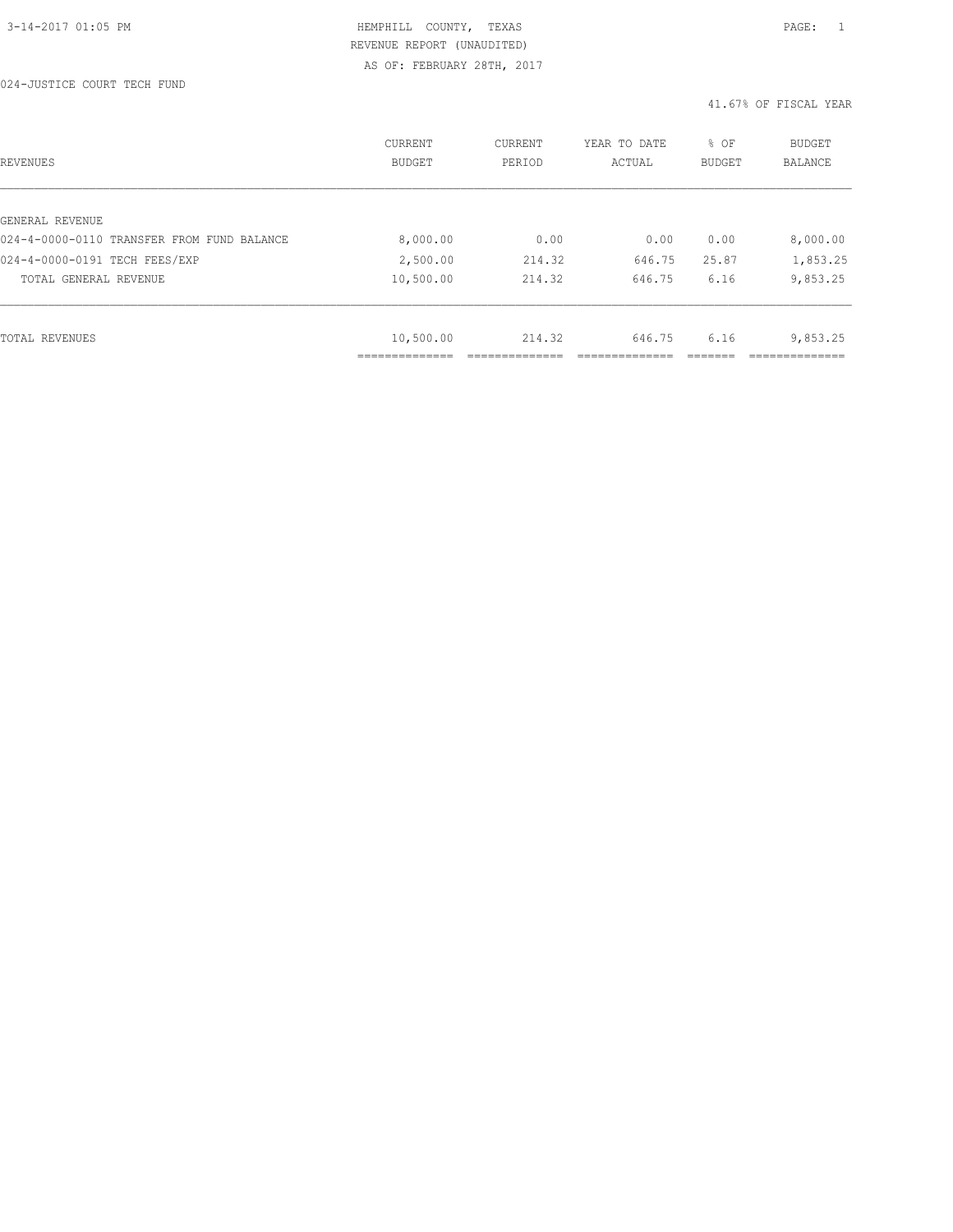| REVENUES                                   | CURRENT<br><b>BUDGET</b> | CURRENT<br>PERIOD | YEAR TO DATE<br>ACTUAL | % OF<br><b>BUDGET</b> | <b>BUDGET</b><br><b>BALANCE</b> |
|--------------------------------------------|--------------------------|-------------------|------------------------|-----------------------|---------------------------------|
|                                            |                          |                   |                        |                       |                                 |
| GENERAL REVENUE                            |                          |                   |                        |                       |                                 |
| 032-4-0000-0110 TRANSFER FROM FUND BALANCE | 17,000.00                | 0.00              | 0.00                   | 0.00                  | 17,000.00                       |
| 032-4-0000-0220 FEES-CHECK COLLECTION      | 150.00                   | 90.00             | 425.00                 | $283.33$ (            | 275.00                          |
| TOTAL GENERAL REVENUE                      | 17,150.00                | 90.00             | 425.00                 | 2.48                  | 16,725.00                       |
|                                            |                          |                   |                        |                       |                                 |
| TOTAL REVENUES                             | 17,150.00                | 90.00             | 425.00                 | 2.48                  | 16,725.00                       |
|                                            | ____________<br>.        |                   |                        |                       | -----------                     |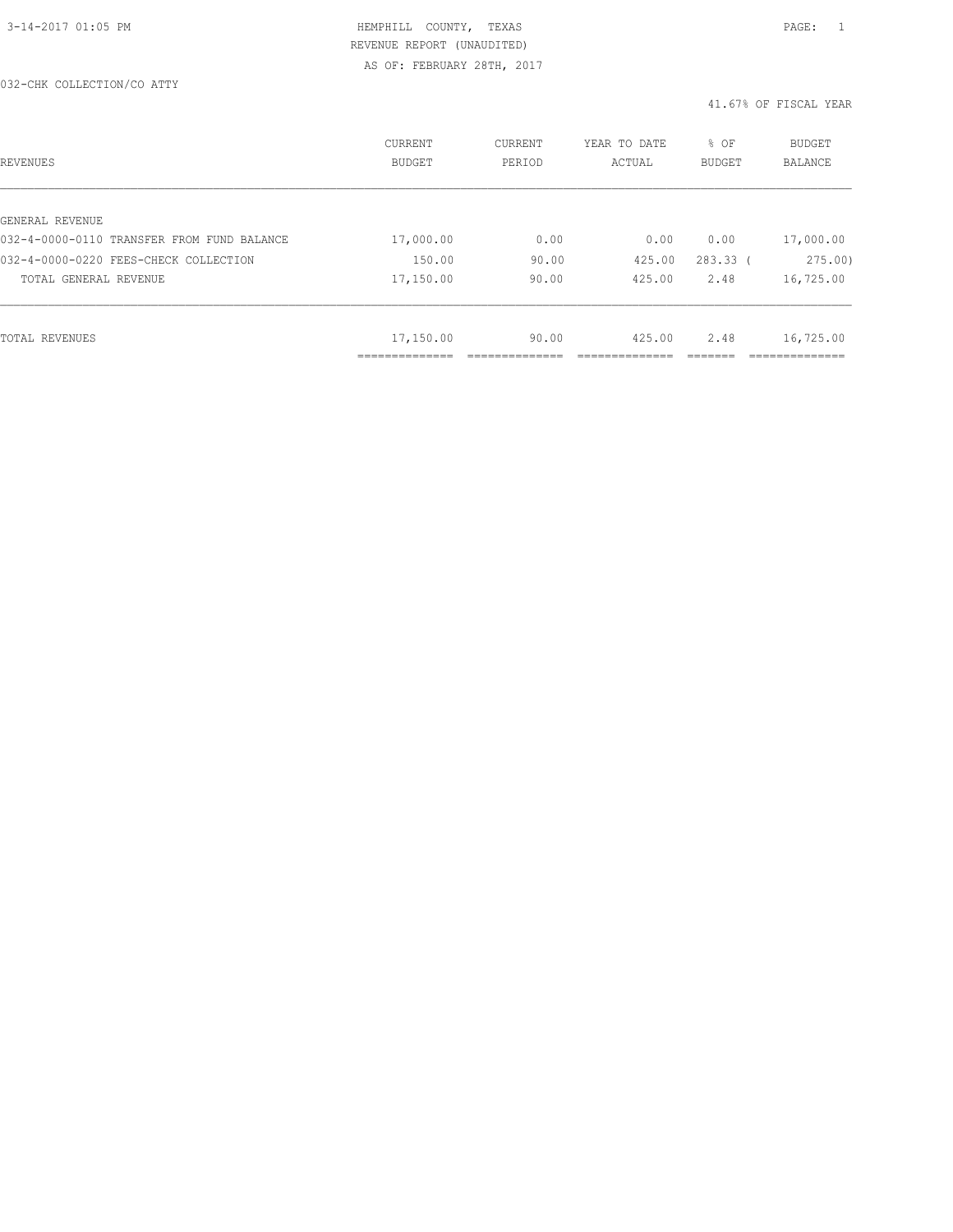036-ANNUAL LEOSE/LAW

| REVENUES                                   | CURRENT<br><b>BUDGET</b> | CURRENT<br>PERIOD | YEAR TO DATE<br>ACTUAL | % OF<br>BUDGET | <b>BUDGET</b><br>BALANCE |
|--------------------------------------------|--------------------------|-------------------|------------------------|----------------|--------------------------|
|                                            |                          |                   |                        |                |                          |
| GENERAL REVENUE                            |                          |                   |                        |                |                          |
| 036-4-0000-0110 TRANSFER FROM FUND BALANCE | 6,000.00                 | 0.00              | 0.00                   | 0.00           | 6,000.00                 |
| 036-4-0000-0440 STATE FEES                 | 2,000.00                 | 1,621.46          | 1,621.46               | 81.07          | 378.54                   |
| TOTAL GENERAL REVENUE                      | 8,000.00                 | 1,621.46          | 1,621.46               | 20.27          | 6,378.54                 |
|                                            |                          |                   |                        |                |                          |
| TOTAL REVENUES                             | 8,000.00                 | 1,621.46          | 1,621.46               | 20.27          | 6,378.54                 |
|                                            |                          |                   |                        |                |                          |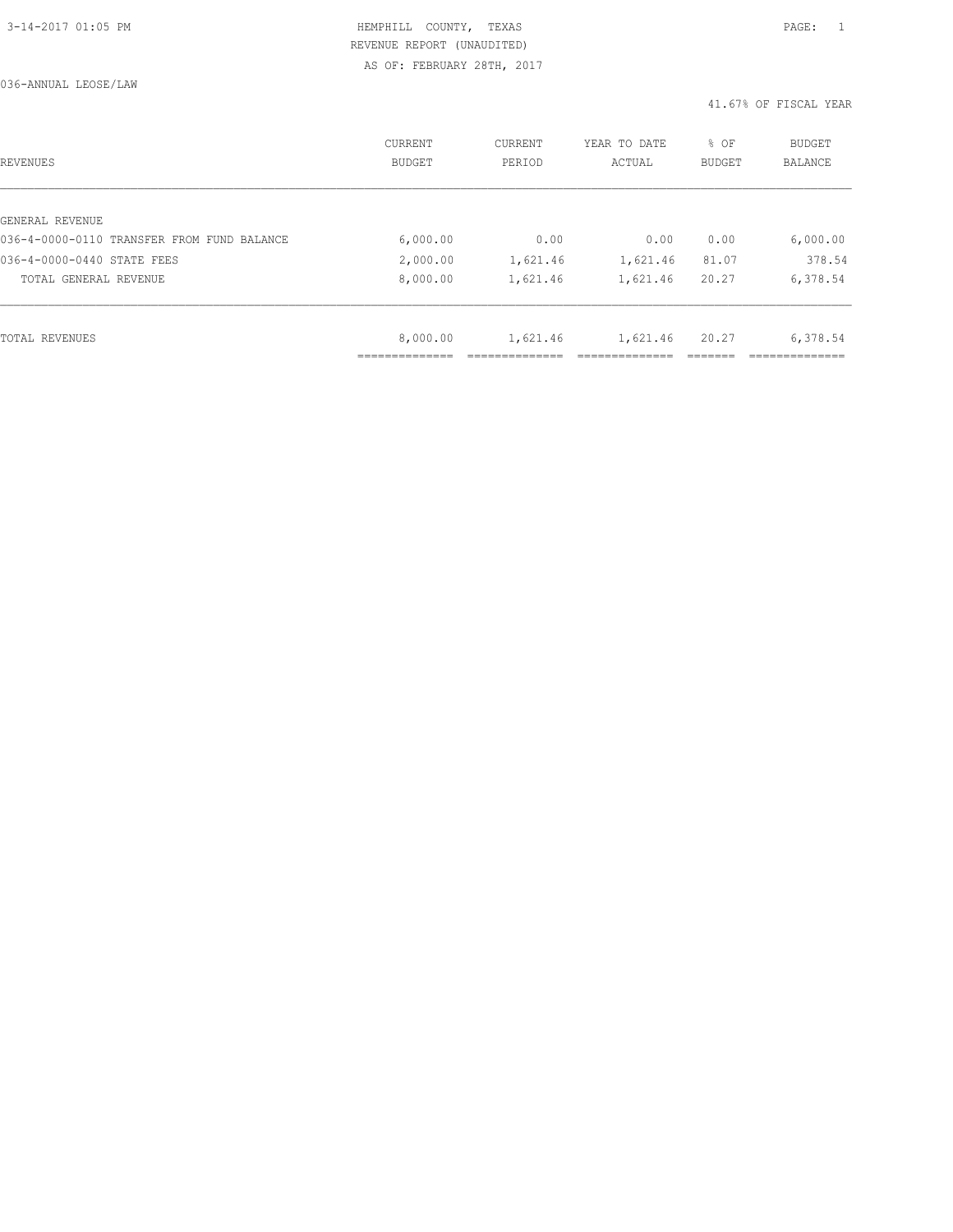046-SCAAP

| REVENUES                                   | CURRENT<br><b>BUDGET</b> | CURRENT<br>PERIOD | YEAR TO DATE<br>ACTUAL | % OF<br><b>BUDGET</b> | BUDGET<br><b>BALANCE</b> |
|--------------------------------------------|--------------------------|-------------------|------------------------|-----------------------|--------------------------|
|                                            |                          |                   |                        |                       |                          |
| GENERAL REVENUE                            |                          |                   |                        |                       |                          |
| 046-4-0000-0110 TRANSFER FROM FUND BALANCE | 65,000.00                | 0.00              | 0.00                   | 0.00                  | 65,000.00                |
| 046-4-0000-0260 GRANT AWARD                | 6,000.00                 | 0.00              | 7,354.00               | $122.57$ (            | 1,354.00                 |
| TOTAL GENERAL REVENUE                      | 71,000.00                | 0.00              | 7,354.00               | 10.36                 | 63,646.00                |
|                                            |                          |                   |                        |                       |                          |
| TOTAL REVENUES                             | 71,000.00                | 0.00              | 7,354.00               | 10.36                 | 63,646.00                |
|                                            |                          |                   |                        |                       |                          |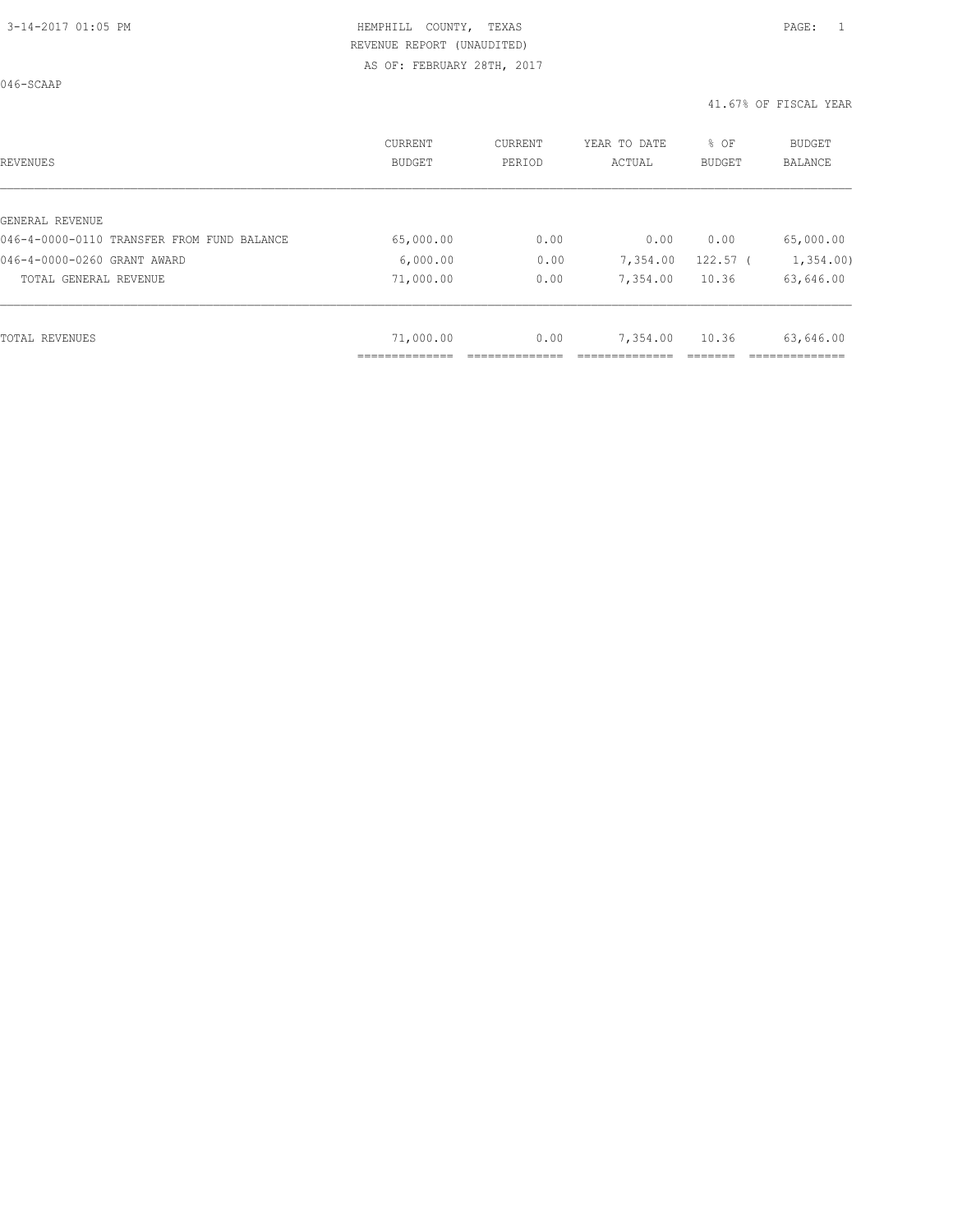047-SHERIFF COMMISSARY

| REVENUES                             | <b>CURRENT</b><br><b>BUDGET</b> | CURRENT<br>PERIOD | YEAR TO DATE<br>ACTUAL | % OF<br><b>BUDGET</b> | <b>BUDGET</b><br>BALANCE |
|--------------------------------------|---------------------------------|-------------------|------------------------|-----------------------|--------------------------|
|                                      |                                 |                   |                        |                       |                          |
| GENERAL REVENUE                      |                                 |                   |                        |                       |                          |
| 047-4-0000-0401 SALES/COMMISSARY     | 0.00                            | 0.00              | 0.00                   | 0.00                  | 0.00                     |
| 047-4-0000-0500 MISCELLANEOUS INCOME | 0.00                            | 0.00              | 0.00                   | 0.00                  | 0.00                     |
| TOTAL GENERAL REVENUE                | 0.00                            | 0.00              | 0.00                   | 0.00                  | 0.00                     |
|                                      |                                 |                   |                        |                       |                          |
| TOTAL REVENUES                       | 0.00                            | 0.00              | 0.00                   | 0.00                  | 0.00                     |
|                                      |                                 |                   |                        |                       |                          |